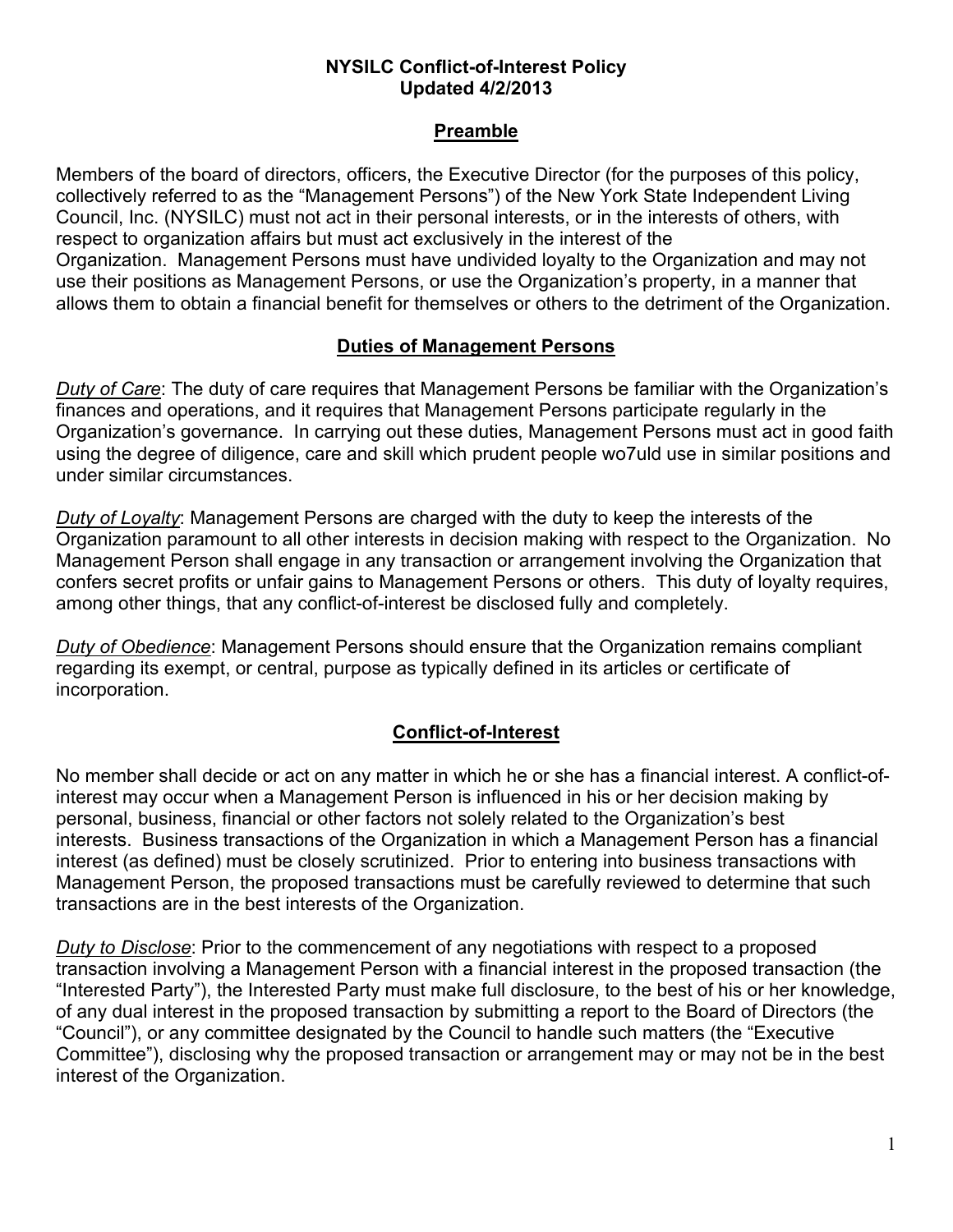## *Determination of Conflict*:

No member shall make a decision or take any action if he or she has a financial interest in the outcome of such act or decision. In the event, however, that a financial interest is disclosed and there exists a legitimate question as to whether a conflict-of-interest exists regarding such financial interest, the Board shall decide if a conflict-of-interest exists. After disclosure of all material facts relating to the financial interest to the Council or Executive Committee, as applicable, the Interested Party shall depart the Council or Executive Committee meeting while the determination of conflict-of-interest is discussed and is voted on by the members.

The Council or Executive Committee shall, if appropriate, appoint a disinterested person or committee to investigate alternatives to the proposed transaction or arrangement. After exercising its due diligence, the Council or Executive Committee shall determine whether the Organization can obtain, with reasonable efforts, a more advantageous transaction or arrangement from a person or entity that would not give rise to a conflict-of-interest.

If a more advantageous transaction or arrangement is not reasonably possible under circumstances not involving a conflict, the Council or Executive Committee shall determine by a majority vote of its disinterested members whether the proposed transaction or arrangement is in the Organization's best interest and whether it is fair and reasonable.

*Violation*: If the Council or Executive Committee has reasonable cause to believe that a Management Person has failed to comply with this conflict-of-interest policy, the Council or Executive Committee may inform the Management Person of the basis for such belief and afford her or him an opportunity to explain the alleged failure to comply. After hearing the response and making such further investigation as may be warranted in the circumstances, if the Council or Executive Committee determines that such Management Person has in fact failed to comply with this conflict-of-interest policy, it may take action including, among other things, removal or termination of such Management Person.

A Management Person who receives compensation, directly or indirectly, from the Organization is precluded from voting on matters related to such compensation. Compensation paid by the Organization must be reasonable and necessary.

## **Gifts**

Management persons are prohibited from receiving or giving any gift that is not permitted by generally accepted business ethical standards. If there is a dispute with respect to such ethical standards, the Executive Committee shall determine if a gift is prohibited. Management persons may not accept a gift other than a gift of nominal value, without the approval of the Executive Committee.

## **Records**

The minutes of the Council or Executive Committee meeting, during which a potential or actual conflict of interest was discussed, shall contain:

• The name of the Management Person who disclosed an actual or potential conflict-of-interest or otherwise was found to have a conflict-of-interest and the nature of the conflict-of-interest and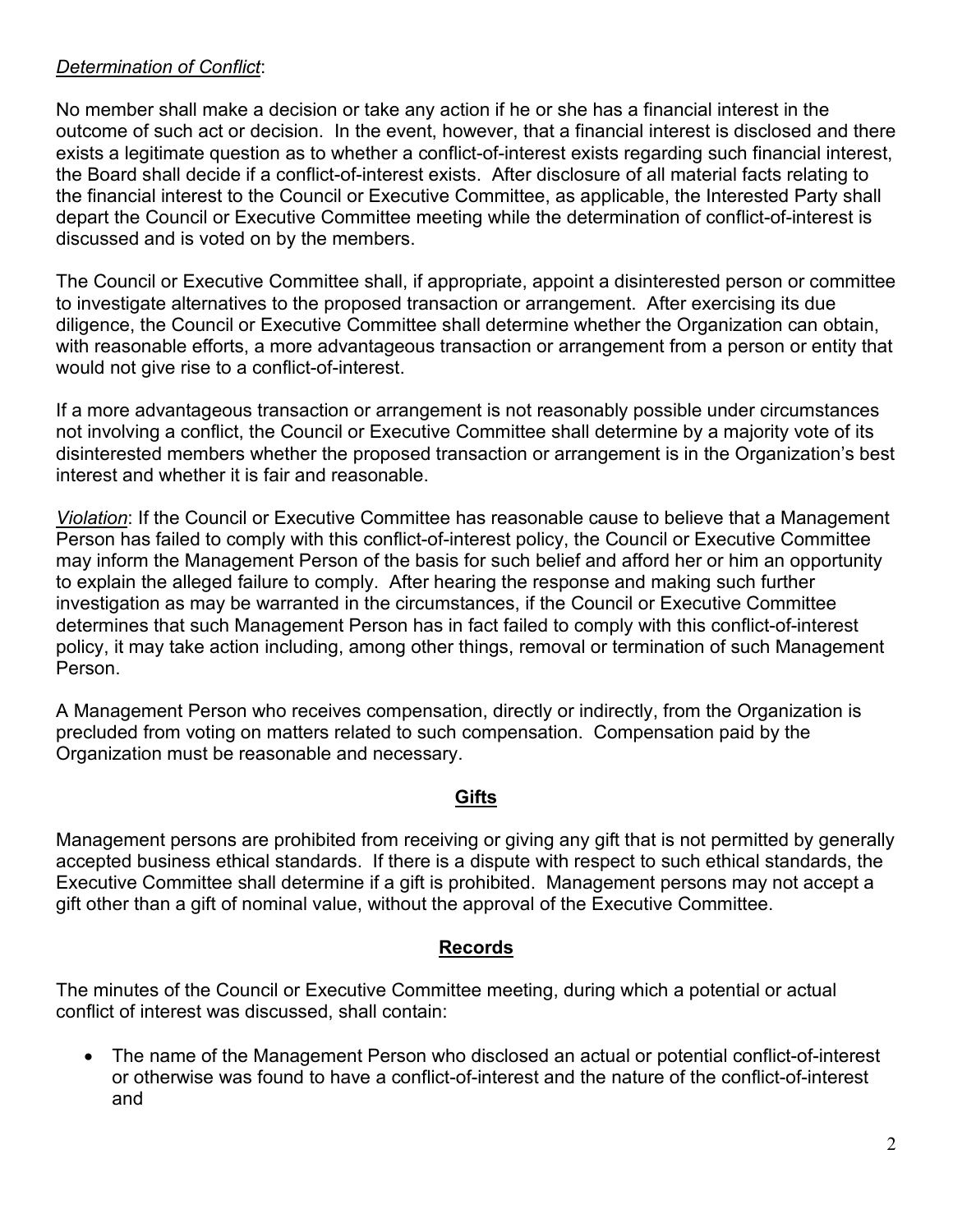- Any action taken to determine whether a conflict-of-interest was present and the decision of the Council or Executive Committee as to whether a conflict-of-interest existed; and a decision as to whether the transaction was approved notwithstanding the conflict; and
- The names of the persons who were present for discussions and votes relating to the transaction or arrangement.

# **Definitions**

*Financial Interest*- a person has a financial interest if the person has, directly or indirectly, through business, investment, or family (as defined below):

1. An ownership or investment interest in any entity with which the Organization has a transaction or arrangement;

2. A compensation arrangement with any entity or individual with which the Organization has a transaction or arrangement; and/or

3. An ownership or investment interest in, or compensation arrangement with, any entity or individual with which the Organization is negotiating a transaction or arrangement.

*Family*-for purposes of this conflict-of-interest policy, family means spouse, parents, brothers, sisters, children, grandchildren, the spouses of children and grandchildren, aunts, uncles or cousins, and any other blood relative that resides in the same household as the Management Person.

## **Management Person Affirmation Statement and Disclosure Statement**

Each Management Person shall annually sign a Management Person Disclosure Statement which affirms that such person:

- Has received a copy of the conflict-of-interest policy
- Has read and understands the policy
- Has agreed to comply with the policy

Each Management Person has a duty to place interests of the Organization foremost in any dealings involving the Organization and has a continuing responsibility to comply with the requirements of this conflict-of-interest policy. In connection therewith, if there is any question in the Management Person's mind about whether or not to disclose his or her interest in a transaction or arrangement, the Management Person should disclose the interest.

This policy is intended to supplement but not replace any applicable state and federal laws governing private inurnment or conflict-of-interest issues with respect to tax-exempt organizations.